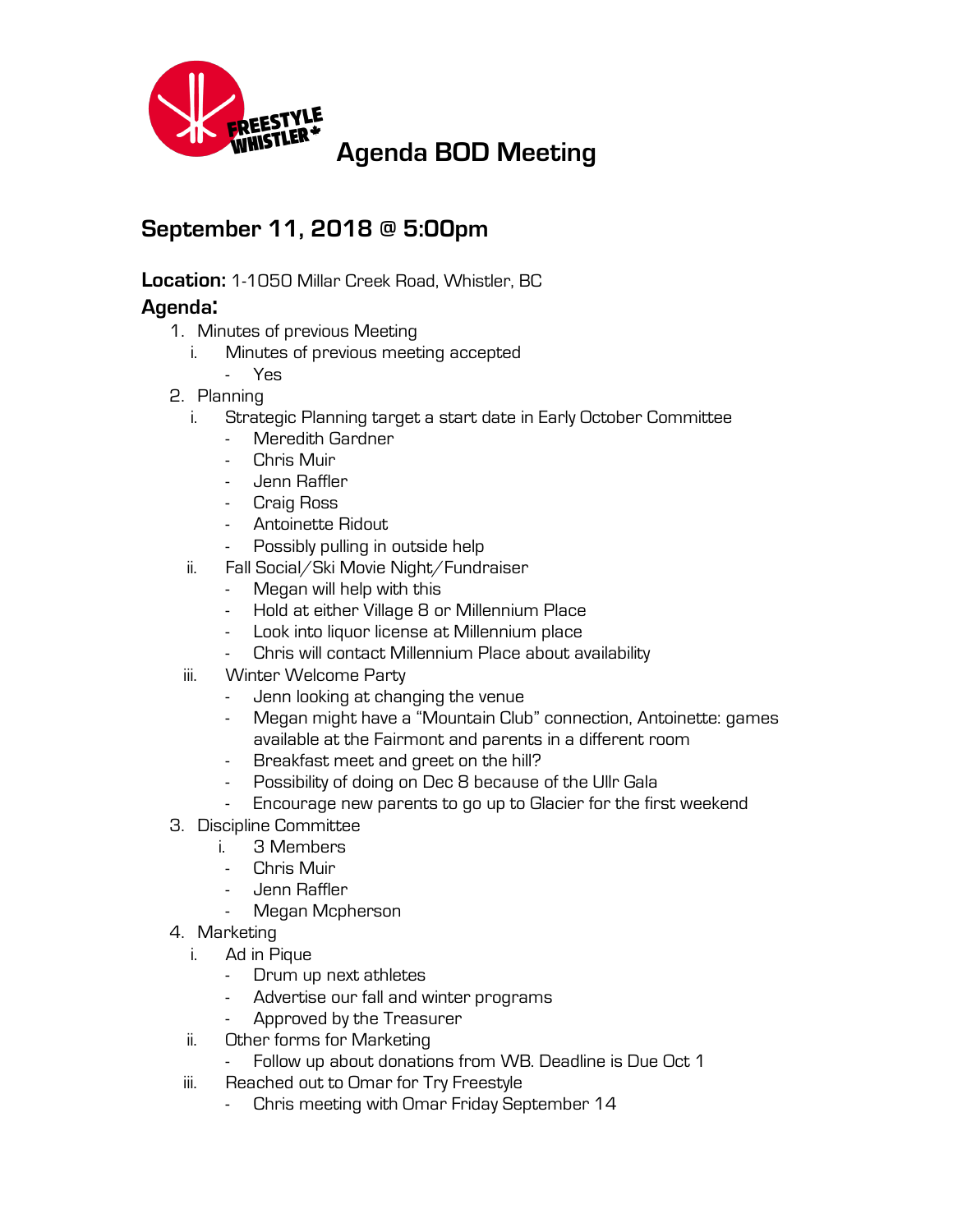

- Freestyle Day on Pro D days for U8 or Freestyle Devo
- iv. Branded Tent/T-Shirts
	- Look into price for Tent
	- Megan could get base layers for coaches with logo
- 5. Whistler Youth Games
	- i. Must meet with Meredith
- 6. Coaching Update
	- The following are the coaches to be put under contract
	- i. Coach contracts due September  $24<sup>th</sup>$ 
		- a. Mike Richards
		- b. Devon Martel
		- c. Dexter Butterworth
		- d. Brandon Fritz
		- e. Robbie Dagg
		- f. Spencer Culver
		- g. Sarah-Maude Blais (available in January)
		- h. Graham Pollock
		- i. Still need 1 or 2 more coaches
- 7. Freestyle Whistler Programming
	- i. Review Cost of Program
	- ii. Winter Programming
	- iii. Early Season Out of Towner Camp
	- Billeting for out of towners
	- iv. Private's Policy
		- Parents asking for privates with coaches is ok. Helps coaches.
	- v. BC Team Conflict
	- Sending email to Josh @ BC Freestyle
	- vi. Volunteer Levy
		- Next meeting
	- vii. Injury Athletes
	- Want to be included in the club throughout the winter
	- viii. Zone4 Admin Fee
		- Check if e-transfer possible
		- Vote for zone4 fees to be put on members 4-0.
	- ix. Sea to Sky Pass for Vancouver Athletes
		- Have to talk to Kate
- 8. Financial
	- i. Fundraising Ideas
	- ii. Bookkeeping
	- iii. NTC Fundraising vs Club Fundraising
		- Megan will work to find product for Gala and the TT Silent Auctions
		- Parents need to know what the NTC is. Add to Website plus email for the new parents